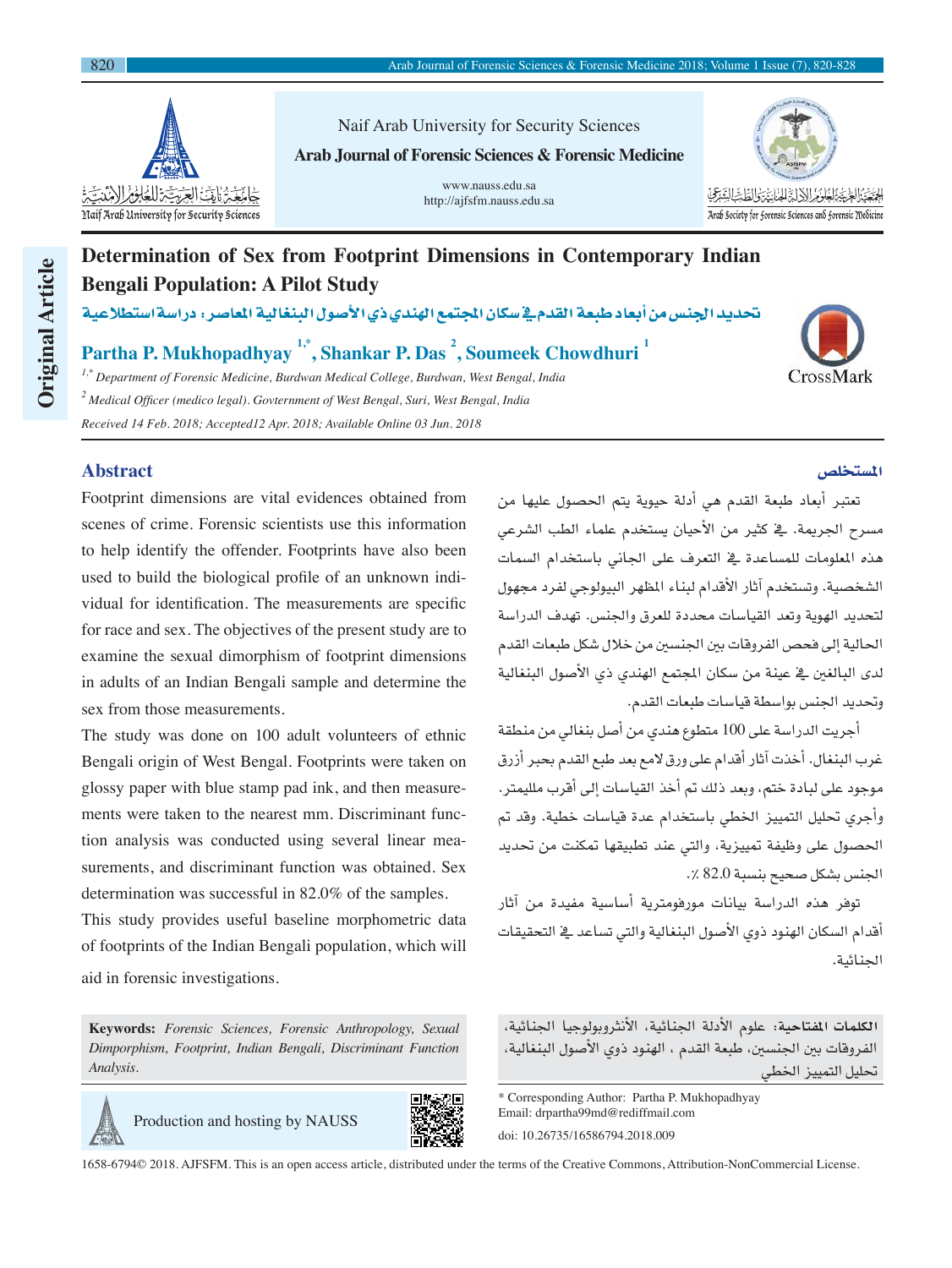#### **1. Introduction**

A footprint is the impression left by a foot after being placed on a surface. The nature of the impression is dependent on various functional, morphological and structural aspects of the foot. The pressure distribution depends on the angle of the step and arch of the foot. It is also attributed to the weight of an individual and any anatomical deformation they might have e.g. cavus foot type, hallux valgus, and toe deformities. In addition, some medical conditions like diabetic foot affect pressure distribution. All these factors may differ in males and females and thus produce relative differences in footprint dimensions. Several studies clearly indicate the existence of sexual dimorphism in footprint morphology and morphometry [1-13]. Determination of stature [2-4, 14-16] and sex [17-19] from footprints have been investigated in different populations. Studies have indicated that predicting sex is an important component of the process of establishing the identity of an individual [5, 6]. Often, the sex of the offender can be determined from the dimensions of a footprint that is found at the scene of a crime. Forensic scientists and anthropologists have shown considerable interest in studying footprint dimensions for aiding criminal investigation agencies. Forensic podiatry is "the application of sound and researched podiatry knowledge and experience in forensic investigations, to show the association (or disassociation) of an individual with a scene of crime, or to answer any other legal question concerned with the foot or footwear that requires knowledge of the functioning foot" [4]. Pioneering work and extensive research in forensic podiatry has been done by Burrow [5-8] in the recent past.

The objectives of the present study are to examine the sexual dimorphism of footprint dimensions in adults of an Indian Bengali sample and determine the sex from those measurements by discriminant function analysis (DFA).

#### **2. Materials and Methods**

The study was done on 100 adult volunteers of ethnic Bengali origin of West Bengal, India. After obtaining informed consent, their static weight-bearing [9,10] footprints were taken on white A4 size glossy printing quality paper with blue stamp pad ink. Firstly, the feet were cleaned and wiped dry. The volunteers were then asked to smear blue ink on the plantar aspect of the foot. Footprints were then taken on white paper, marked and preserved for measurement. Foot measurements were taken using a standard technical quality stainless-steel scale to the nearest mm. One observer took the measurements twice at a gap of seven days and the mean was recorded. Prior to this, a paired t-test was conducted to test intra-observeragreement. Furthermore, 20 random cases were measured by two authors and inter-observer agreement was tested by Cohens Kappa test. This was done for all the variables to ensure repeatability of the measurements. Bilateral measurements were also taken but only the left side was used in the analysis according to the principle of "non-dominant" foot. This approach was adopted after reviewing the literature on bilateral asymmetry of feet and issues in selection of feet for barefoot print analysis [5-8,10]. The following measurements were used in the present study (Figure-1):

a. F1- Length from the pternion (A) to B the most anterior point of toe 1.

b. F2- Length from the pternion (A) to C the most anterior point of toe 2.

c. F3- Length from the pternion (A) to D the most anterior point of toe 3.

d. F4- Length from the pternion (A) to E the most ante-

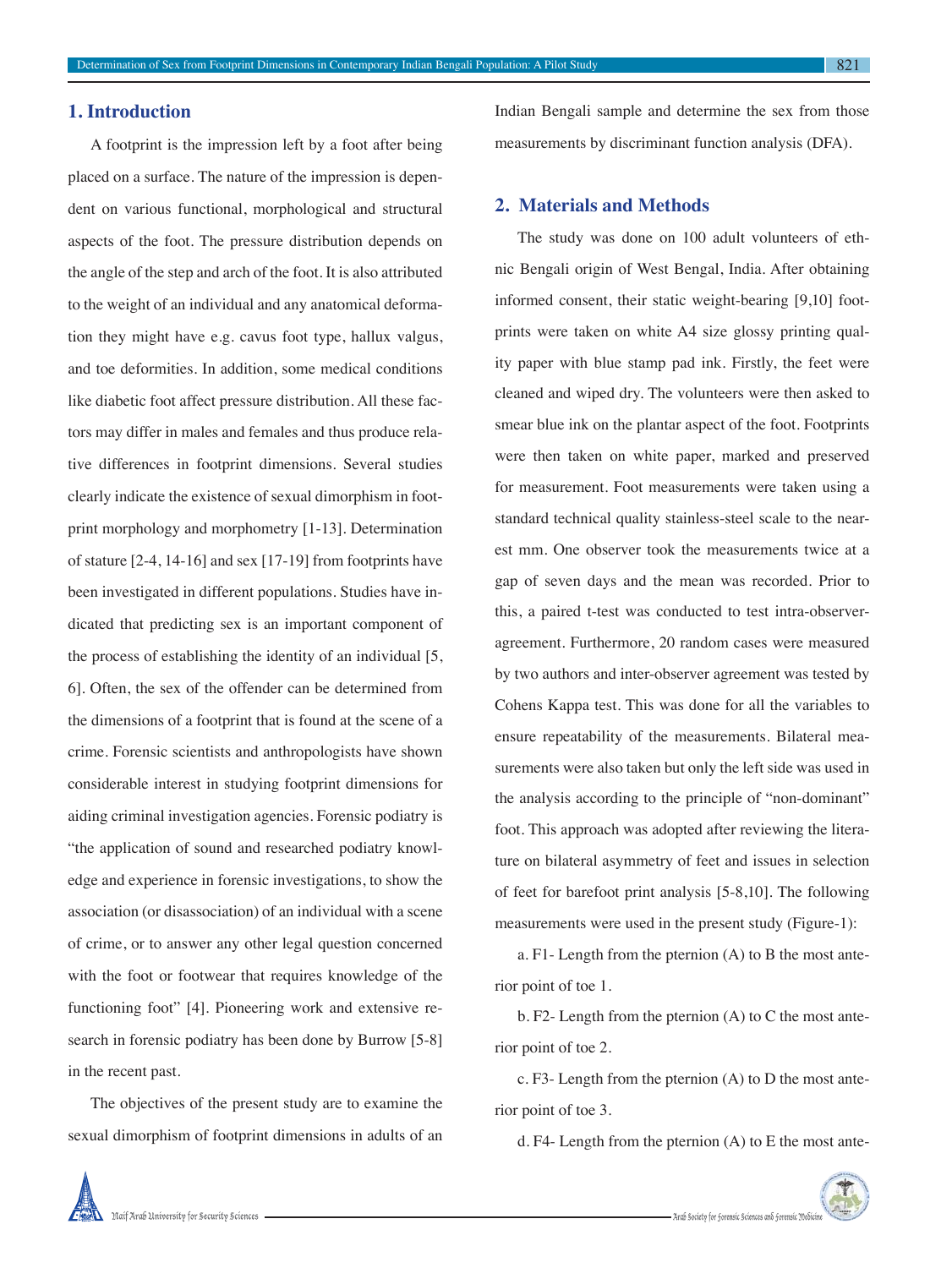

ered significant. Discriminant functional analysis was performed to predict sex from a combination of the above linear measurements. The discriminant function was obtained and a cut-off score was used to allocate sex. Statistical analysis was done using SPSS 17 for windows.

#### **3. Results**

In the present study, a sample of 100 adult footprints, 47 male and 53 female, were analyzed. The summary of univariate and multivariate analysis is shown in Table-1.

It was observed that the footprints were larger in males regarding all the five variables used in the study. Table-2 shows the result of test of equality of means.

Discriminant function analysis was performed using five variables (F1, F2, F3, F4, and F5) as predictors of sex. All the variables were entered together. The predictors were the linear dimensions of the foot, namely F1 through F5. The classification groups were male and female. One ted with Wilks' Lambda was

> $\mu$  equal to 73.536, degree of ). Because p-value was less he model was a good fit for

from the pternion (i.e. the most posterior point of the rear heel margin, A) to the lateral side of the first toe pad margin. Base line (BL) was drawn perpendicular to the Designated Longitudinal Axis at the rear edge of the footprint. The axes were drawn to correct the axial orientation during measurement according to the proposed methodology of Robbins [11].

Descriptive statistics, ROC curve analysis, comparison of mean and test of normality (by one sample K S test) was done prior to the discriminant function analysis. For hypothesis testing, a *p* value of less than 0.05 was consid-

# The following Discriminant Function (DF) was obtained: **DF = 0.85\*F1 +0.22\*F2 + 0.39 \*F3 – 0.35\* F4+0.23 \*F5 -20.81**

The standardized canonical coefficients and the structure weights revealed that all of the five variables contributed to the multivariate effect (Table-2). The best predictor for distinguishing between male and female footprints was the length from the pternion to the farthest point of the first toe F1. The group centroid showed the unstandardized canonical discriminant functions evaluated at group means by using the mean values of the variables for the given sex. In this case, using mean values for males we got



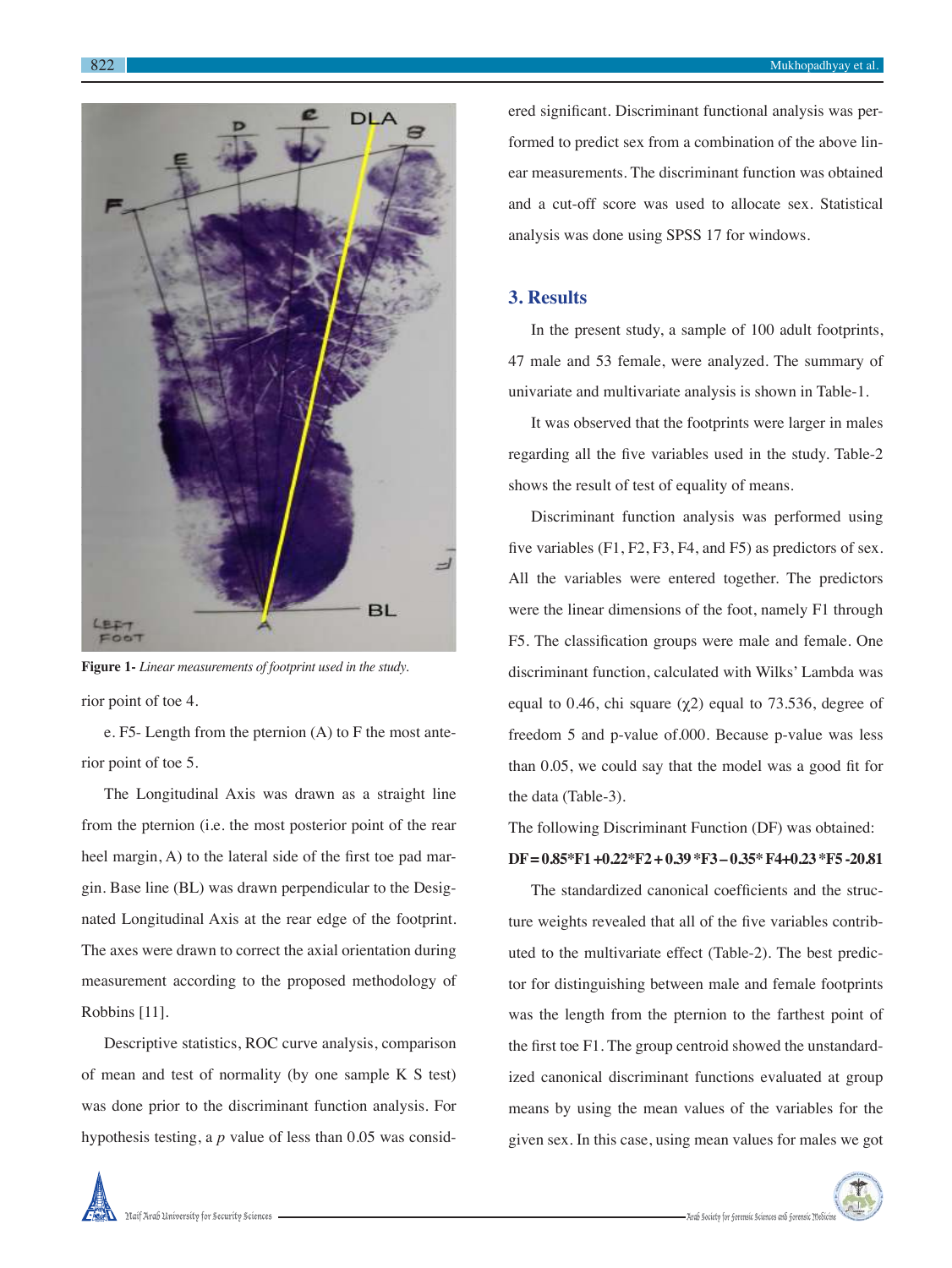|             | <b>Minimum</b> | <b>Maximum</b> | <b>Mean</b> | <b>Std. Deviation</b> |
|-------------|----------------|----------------|-------------|-----------------------|
| Age (Years) | 17.00          | 52.00          | 25.6720     | 8.80604               |
| $F1$ (cm)   | 20.50          | 27.50          | 23.4450     | 1.64608               |
| $F2$ (cm)   | 20.50          | 27.50          | 23.1094     | 1.57453               |
| $F3$ (cm)   | 19.00          | 26.40          | 22.3014     | 1.54593               |
| $F4$ (cm)   | 18.00          | 24.60          | 21.0635     | 1.44931               |
| $F5$ (cm)   | 16.30          | 22.80          | 19.5241     | 1.31615               |

**Table 1-** *Descriptive statistics for univariate and multivariate analysis of the variables among Indian-Bengali volunteer (n=100).*

*F1, Length from the pternion (A) to B the most anterior point of toe 1; F2, Length from the pternion (A) to C the most anterior point of toe 2;* 

*F3, Length from the pternion (A) to D the most anterior point of toe 3; F4, Length from the pternion (A) to E the most anterior point of toe 4;* 

*F5, Length from the pternion (A) to F the most anterior point of toe 5.*

**Table 2-** *Group statistics: mean value of variables among male and female volunteers.*

| <b>Group Statistics</b> |            |                  |             |                       |                        |
|-------------------------|------------|------------------|-------------|-----------------------|------------------------|
|                         | <b>Sex</b> | $\boldsymbol{n}$ | <b>Mean</b> | <b>Std. Deviation</b> | <b>Std. Error Mean</b> |
|                         | Male       | 47               | 26.6851     | 9.54939               | 1.39292                |
| Age (Years)             | Female     | 53               | 24.7736     | 8.07570               | 1.10928                |
| $F1$ (cm)               | Male       | 47               | 24.7128     | 1.29994               | .18962                 |
|                         | Female     | 53               | 22.3208     | .96064                | .13195                 |
|                         | Male       | 47               | 24.2583     | 1.32809               | .19372                 |
| $F2$ (cm)               | Female     | 53               | 22.0906     | .95319                | .13093                 |
|                         | Male       | 47               | 23.4264     | 1.26482               | .18449                 |
| $F3$ (cm)               | Female     | 53               | 21.3038     | .98819                | .13574                 |
|                         | Male       | 47               | 22.0819     | 1.16569               | .17003                 |
| $F4$ (cm)               | Female     | 53               | 20.1604     | 1.01401               | .13928                 |
| $F5$ (cm)               | Male       | 47               | 20.4662     | 1.03940               | .15161                 |
|                         | Female     | 53               | 18.6887     | .91034                | .12504                 |

*F1, Length from the pternion (A) to B the most anterior point of toe 1; F2, Length from the pternion (A) to C the most anterior point of toe 2; F3, Length from the pternion (A) to D the most anterior point of toe 3; F4, Length from the pternion (A) to E the most anterior point of toe 4; F5, Length from the pternion (A) to F the most anterior point of toe 5.*

|  | Table 3- Wilk's lambda of the discriminant function. |  |
|--|------------------------------------------------------|--|
|  |                                                      |  |

| Wilks' Lambda                 |               |            |            |       |  |
|-------------------------------|---------------|------------|------------|-------|--|
| <b>Test of</b><br>Function(s) | Wilks' Lambda | Chi-square | d <b>F</b> | Sig.  |  |
|                               | 0.463         | 73.536     |            | 0.000 |  |



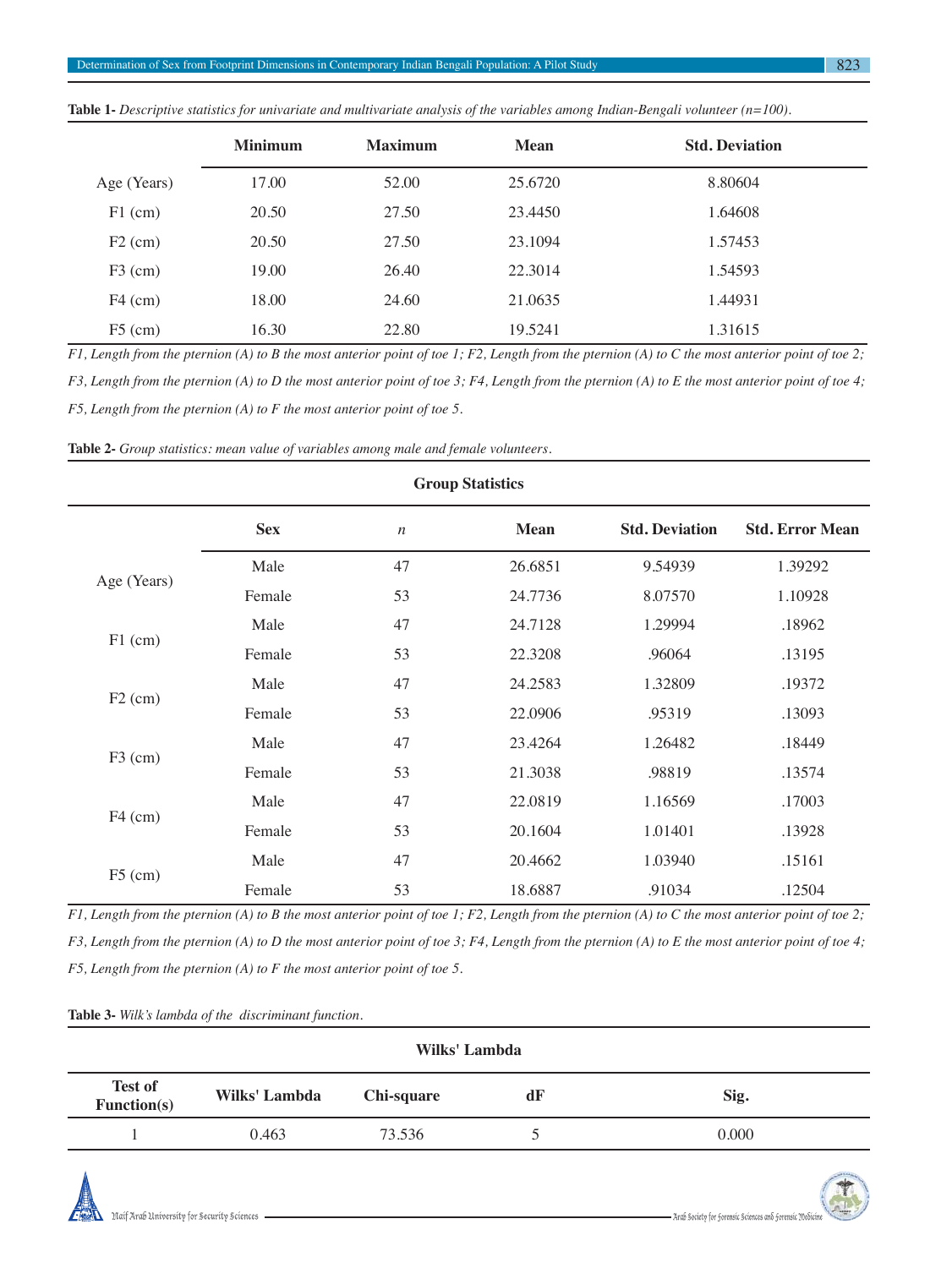a DF score of 1.132 for males and -1. 004 for females. The cut-off score or the sectioning point is the arithmetic mean of the values at group centroid. The cut-off score was 0.06 [calculated from group centroid (Table-4) by obtaining the arithmetic mean of the values]. In cases where the DF score was less than 0.06, the bone was female. For values of discriminant score above 0.06, the bone was male.

Out of 47 males, 35 were correctly classified while 47 out of 53 females were correctly classified. Thus, (35 plus 47) 82.0% of the sample was correctly classified into their group by this model. At the individual group level, 88.7% of females and 74.5% of males were correctly classified. Cross-validated results showed 82.0% of the cases correctly classified by this five variable model (Table-5).

**Table 4-** *Functions at group centroids.*

| <b>Test of</b><br><b>Function(s)</b> | Wilks' Lambda |
|--------------------------------------|---------------|
|                                      | Function      |
| <b>Sex</b>                           | 1             |
| <b>Male</b>                          | 1.132         |
| <b>Female</b>                        | $-1.004$      |

**Functions at Group Centroids**

*Unstandardized canonical discriminant functions evaluated at group means*

**Table 5-** *Summary table of classification results.*

| <b>Classification Results b,c</b> |            |        |                                   |        |              |  |
|-----------------------------------|------------|--------|-----------------------------------|--------|--------------|--|
|                                   | <b>Sex</b> |        | <b>Predicted Group Membership</b> |        |              |  |
|                                   |            |        | <b>Male</b>                       | Female | <b>Total</b> |  |
|                                   | Count      | Male   | 35                                | 12     | 47           |  |
|                                   |            | Female | 6                                 | 47     | 53           |  |
| Original                          | $\%$       | Male   | 74.5                              | 25.5   | 100.0        |  |
|                                   |            | Female | 11.3                              | 88.7   | 100.0        |  |
|                                   |            | Male   | 35                                | 12     | 47           |  |
|                                   | Count      | Female | 6                                 | 47     | 53           |  |
| Cross-validated <sup>a</sup>      | $\%$       | male   | 74.5                              | 25.5   | 100.0        |  |
|                                   |            | Female | 11.3                              | 88.7   | 100.0        |  |

*<sup>a</sup>Cross validation was done only for those cases in the analysis. In cross validation, each case is classified by the functions derived from all cases other than that case.*

*<sup>b</sup>82.0% of original grouped cases correctly classified.*

*<sup>c</sup>82.0% of cross-validated grouped cases correctly classified.*

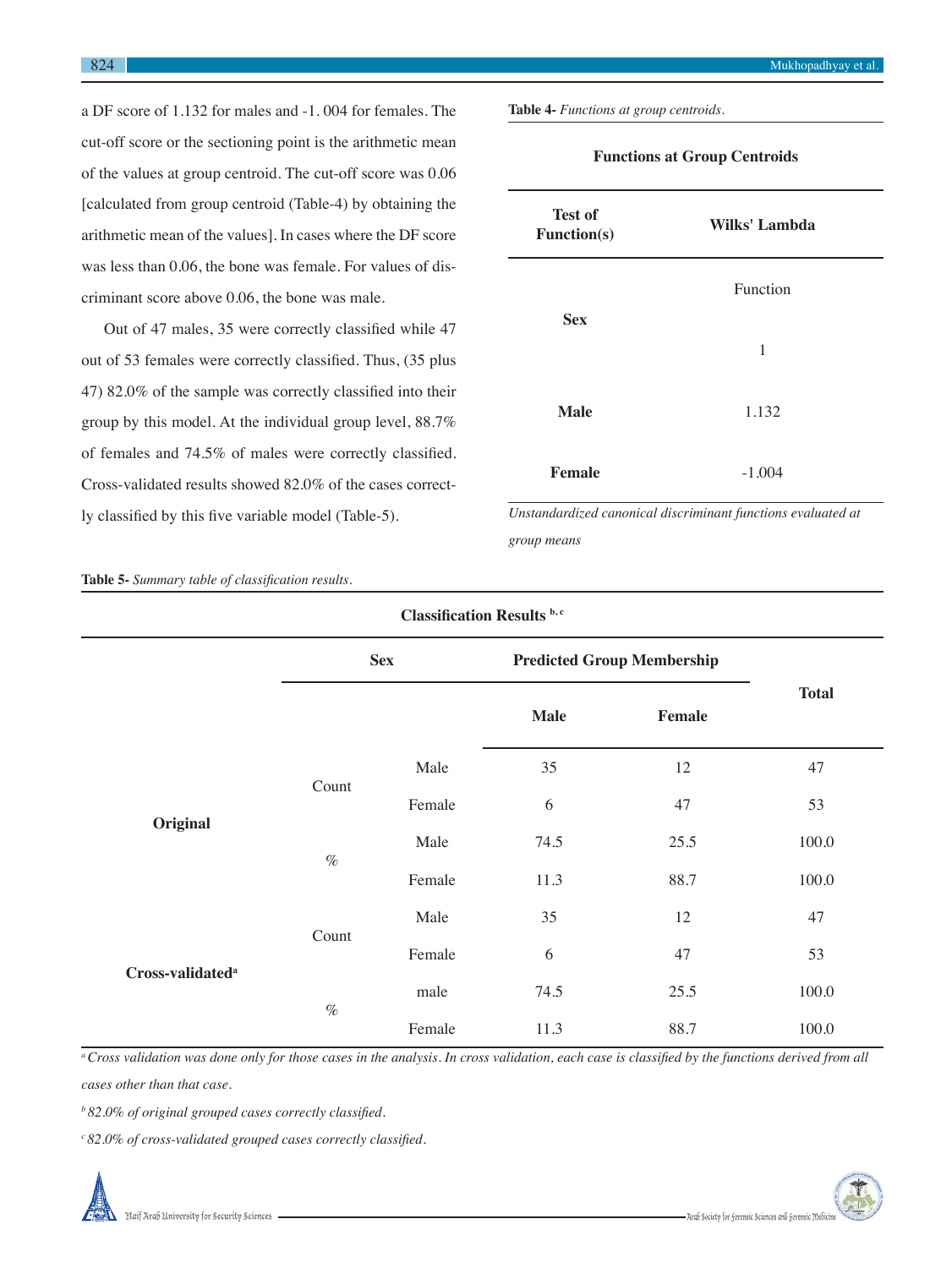#### **4. Discussion**

Footprint dimensions are vital evidences obtained from the scene of a crime. Forensic scientists use this information to help identify the offender using various attributes of the person. Footprints have also been used to build the biological profile of an unknown individual for identification. The measurements are specific for race and sex.

DFA is a statistical method wherein a combination of several continuous variables is used to differentiate between two or more natural groups. This helps in building a classification model to predict the outcome from a set of independent variables. In the present investigation, the foot dimensions were used to predict the sex of the individual. Discriminant functions are race and population specific. DFA have been used earlier to successfully determine sex from skeletal remains in the Indian Bengali population, primarily from the sternum [20], hyoid [21], clavicle and fragmentary hip bones [22-24]. Recent studies on Western Australians [17] and Turks [18] reported that using DFA, 79.5%–89.5% and 66.7%-82.4% of individuals could be respectively classified using their footprint dimensions. The footprint dimension that yielded the highest accuracy of sex discrimination varied from the longest toe [19] to the third toe (T3) [19] in different populations. Another recent work from Ghana [19] revealed that stepwise DFA correctly classified 80.3% and 77% of cases into their sex groups using left and right footprints, respectively. The present investigation showed 82% correct classification of sex from footprints in an Indian Bengali population. The results are similar to earlier works on other populations.

All the dimensions of feet were larger in males than in

females, as seen in the present series. This difference in linear measurements was statistically significant. This is also in concurrence with reports from earlier works, [17-19].

A study on a Ghanaian population reiterated that the most accurate discriminant functions were produced by T5 and breadth at heel using left and right footprints, respectively. Our results showing F1 as the best predictor is, however, different from previous studies.

Furthermore, an automated model has been proposed [28] for analyzing the sex of an individual from his/her broken/incomplete footprint impressions based on morphological features alone. The study reported that in comparison to a system for sex prediction from complete footprint impressions (82.2%), the automated system developed on incomplete foot impressions recorded an accuracy level of 83.47%. The results with complete footprints are almost similar to our observation of 82% correct prediction. This supports our contention that discriminant functions are race specific and are reliable predicting models for forensic application. Unlike earlier works from India [26,27] where indices like heel ball index were used to determine sex, the present study took up only the five linear measurements.

The present investigation, however, has some limitations that need to be addressed in future studies. Firstly, the sample size comprised only 100 adult subjects. Secondly, only linear measurements were taken along the longitudinal axis and the width, but heel dimensions were excluded. The angle of step and the pressure distribution of the plantar surface was not considered in the present investigation. As the anatomy of the foot is complex, more variables are needed to be investigated in later broad-based studies to

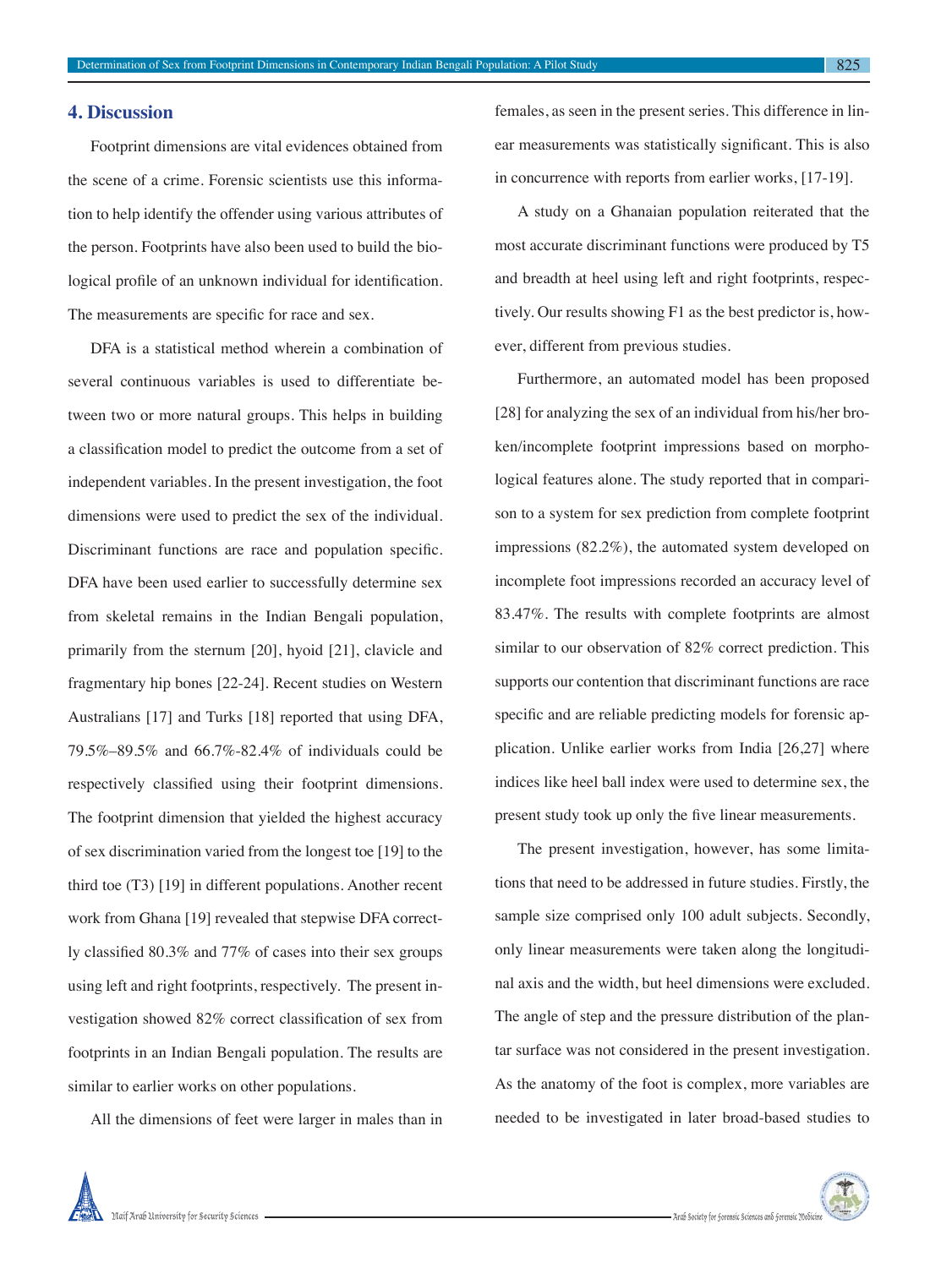get more precise results. Our present work can be considered as a pilot study indicating the positive application of DFA in predicting sex from footprints in the Indian Bengali population. This is perhaps the only study of sex prediction on Indian Bengali footprints to date. Further researches can be done with geometric morphometrics [25] wherein the curves of a footprint in soft material can be used to determine the sex of a person. Similarly, the depth of a footprint might help in weight estimation. This will have wide forensic as well as anthropological applications.

### **5. Conclusion**

Population specific discriminant functions are appropriate for the determination of sex from footprint dimensions. The present study contends that DFA can be successfully used to predict sex from linear measurements of footprints in the Indian Bengali population. In the present study, 82.0% of the cases could be correctly classified into their proper sex from the five foot measurements taken from footprints. This will have extensive forensic and anthropological use when applied to a particular population.

**Conflict of Interest** None.

**Source of Funding** None.

#### **References**

1. Krishan K. Individualizing characteristics of footprints in Gujjars of north India—forensic aspects. Forensic Sci Int. 2007;169(2-3):137-44. https://doi.org/10.1016/j.

forsciint.2006.08.006

- 2. Krishan K. Estimation of stature from footprint and foot outline dimensions in Gujjars of North India. Forensic Sci Int. 2008;175(2-3):93-101. https://doi. org/10.1016/j.forsciint.2007.05.014
- 3. Kennedy RB, Pressman IS, Chen S, Petersen PH, Pressman AE. Statistical analysis of barefoot impressions. J Forensic Sci. 2003;48(1):1-9. https://doi.org/10.1520/ JFS2001337
- 4. Vernon DW, McCourt FJ. Forensic podiatry–a review and definition. Br J Podiatr. 1999;2:45-8.
- 5. Burrow JG. Bare Footprint Analysis Comparing Two Collection Methods Adopting the Reel Measurement System and Adobe Photoshop. Forensic Res Criminol Int J. 2016;2(2):00050. https://doi.org/10.15406/frcij.2016.02.00050
- 6. Burrow JG. The use of the Podotrack in forensic podiatry for collection and analysis of bare footprints using the Reel method of measurement. Sci Justice. 2016;56(3):216-22. https://doi.org/10.1016/j.scijus.2016.02.001
- 7. Burrow JG. A Comparison between Manual and Digital Measurements in Exemplar Bare Footprint Analysis. Int J Forensic Sci.. 2017;1(3).
- 8. Burrow JG. Ghosting of images in barefoot exemplar prints collection: issues for analyses. J Forensic Ident. 2015 Sep 1;65(5):884.
- 9. Reel SM. Development and evaluation of a valid and reliable footprint measurement approach in forensic identification(Doctoral dissertation, University of Leeds).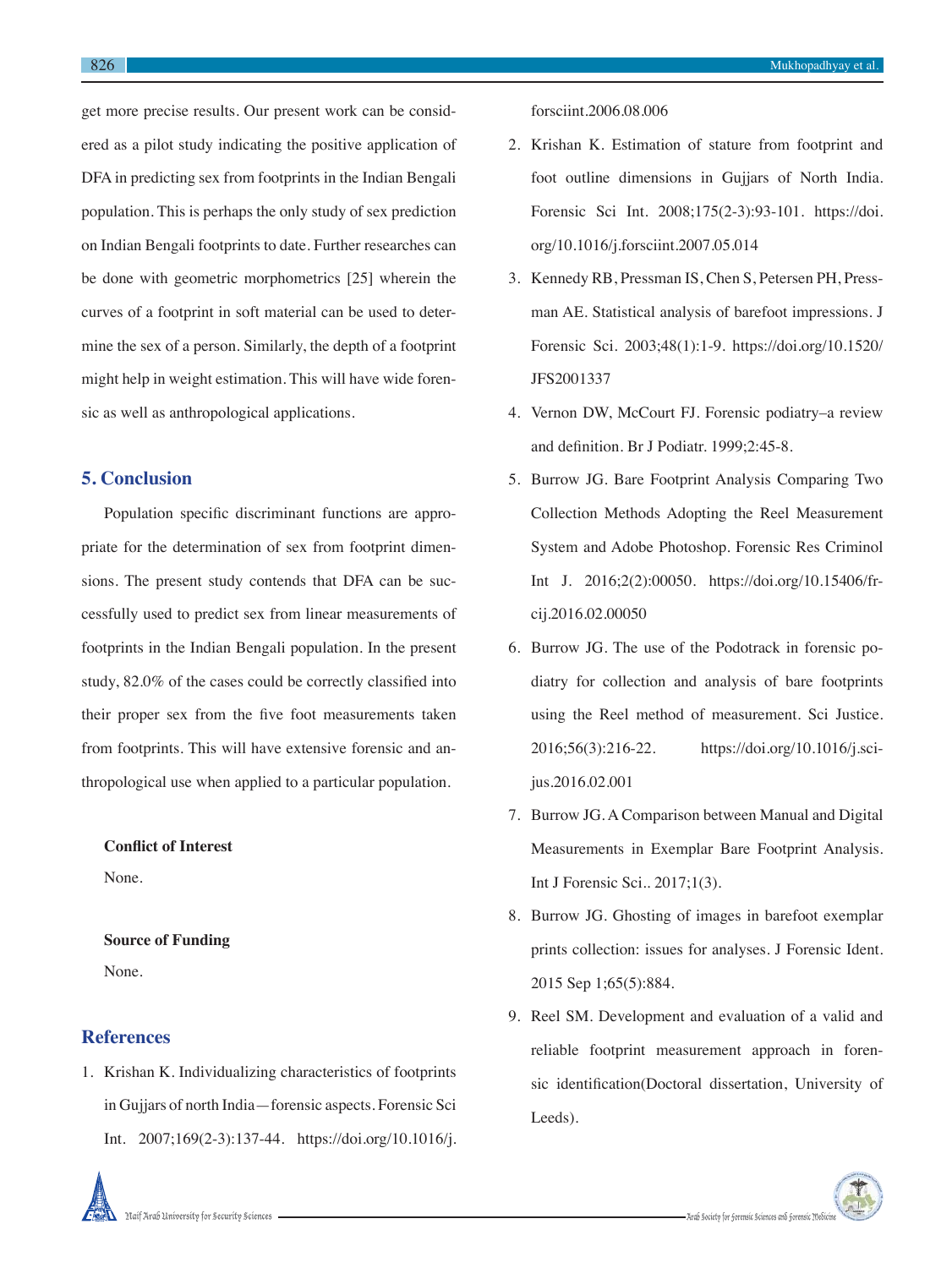- 10. Reel S, Rouse S, Vernon W, Doherty P. Reliability of a two-dimensional footprint measurement approach. Sci Justice. 2010;50(3):113-8. https://doi.org/10.1016/j.scijus.2009.11.007
- 11. Robbins LM. Footprints: collection, analysis, and interpretation. Charles C. Thomas; 1985.
- 12. Kennedy RB, Yamashita AB. Barefoot morphology comparisons: a summary. J Forensic Ident. 2007;57(3):383.
- 13. Gunn N. Old and new methods of evaluating footprint impressions by a forensic podiatrist. Br J Podiatr Med Surg. 1991;3:8-11.
- 14. Fawzy IA, Kamal NN. Stature and body weight estimation from various footprint measurements among Egyptian population. J Forensic Sci. 2010;55(4):884-8. https://doi.org/10.1111/j.1556-4029.2010.01372.x
- 15. Das Sankar prasad, Chowdhuri Soumeek, Mukhopadhayay Parthapratim. Estimation of stature from measurement of footprint length in contemporary adult Bengali population. Indian Journal of Forensic Medicine & Toxicology 2016 ;10(2):2567-60.
- 16. Moorthy TN, Ling AY, Sarippudin SA, Nik Hassan NF. Estimation of stature from footprint and foot outline measurements in Malaysian Chinese. Aust J Forensic Sci. 2014;46(2):136-59. https://doi.org/10.1080/00450 618.2013.825813
- 17. Hemy N, Flavel A, Ishak NI, Franklin D. Sex estimation using anthropometry of feet and footprints in a Western Australian population. Forensic Sci Int. 2013;231(1-3):402-e1. https://doi.org/10.1016/j. forsciint.2013.05.029
- 18. Atamturk D. Estimation of sex from the dimensions of foot, footprints, and shoe. Anthropologischer Anzeiger. 2010;68(1):21-9. https://doi.org/10.1127/0003- 5548/2010/0026
- 19. Abledu JK, Abledu GK, Offei EB, Antwi EM. Determination of Sex from Footprint Dimensions in a Ghanaian Population. PloS one. 2015;10(10):e0139891. https:// doi.org/10.1371/journal.pone.0139891
- 20. Mukhopadhyay PP. Determination of Sex from Adult Sternum by Discriminant Function Analysis on Autopsy Sample of Indian Bengali Population: A New Approach. Governing Council 2010-2012.;32:321.
- 21. Mukhopadhyay PP. Determination of sex from an autopsy sample of adult hyoid bones. Med Sci Law. 2012 Jul;52(3):152-5. https://doi.org/10.1258/ msl.2011.012001
- 22. Mukhopadhyay PP. Determination of Sex by Sciatic Notch/Acetabular Ratio (Kelley's Index) in Indian Bengali Skeletal Remains. J Ind Acad Forensic Med. 2012;34(1):27-30.
- 23. Mukhopadhyay PP. Determination of Sex from Fragment of Hip Bone In Indian Bengali. J Indian Acad Forensic Med. 2012;34(4):0971-3.
- 24. Sarkar NR, Mukhopadhyay PP. Sex Determination from Clavicular Length and Mid-Shaft Diameter Using Digital X-ray in Indian Bengali Population: A Preliminary Study. Indian J Forensic Med Toxicol. 2015 Jul 1;9(2).
- 25. Klingenberg CP. MorphoJ: an integrated software package for geometric morphometrics. Mol Ecol Resour. 2011;11(2):353-7. https://doi.org/10.1111/j.1755-